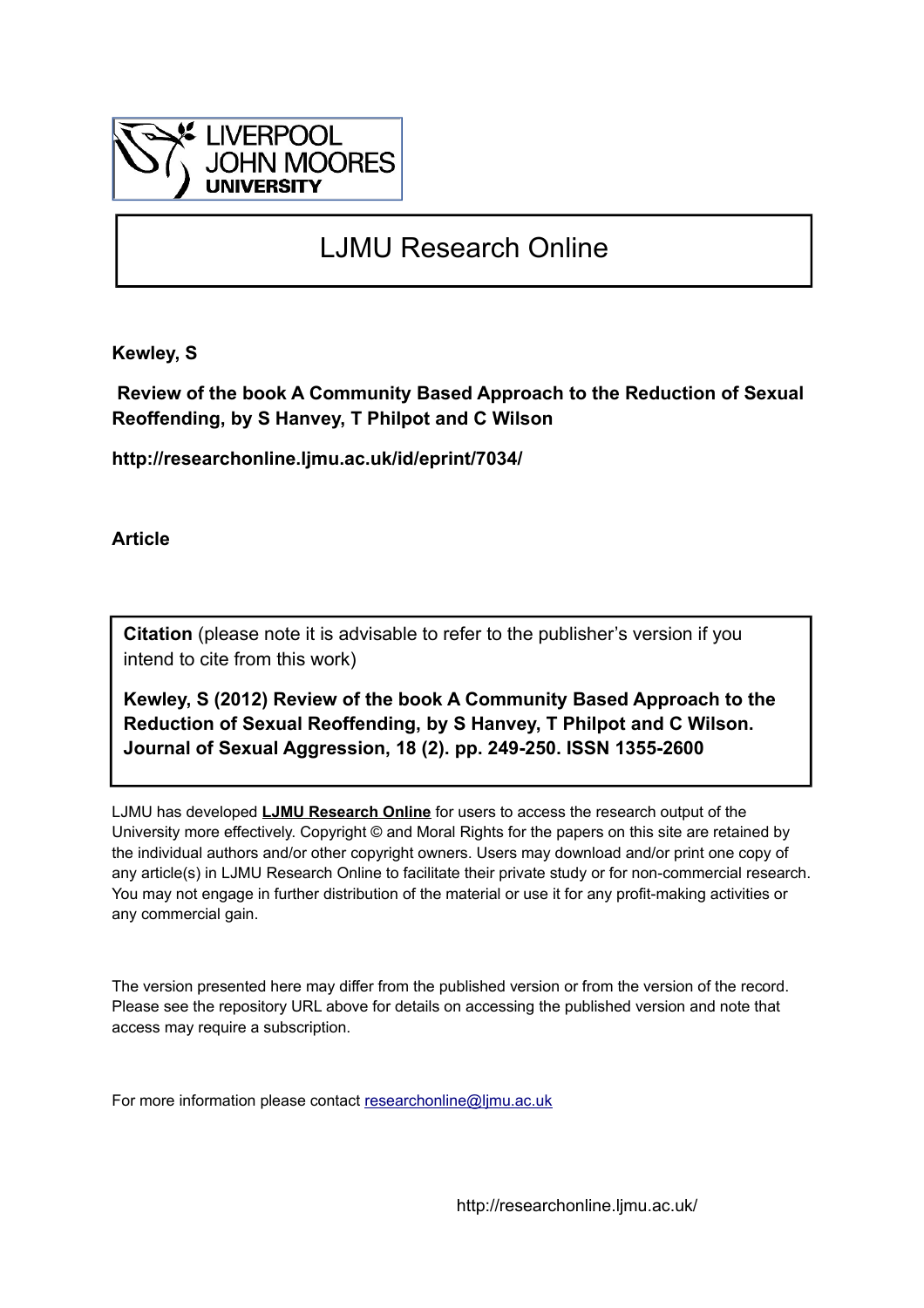## **Book Review for Journal of Sexual Aggression**

Stephanie Kewley

*Centre for Forensic and Criminological Psychology, University of Birmingham, UK*

Word count excluding references and title page is 996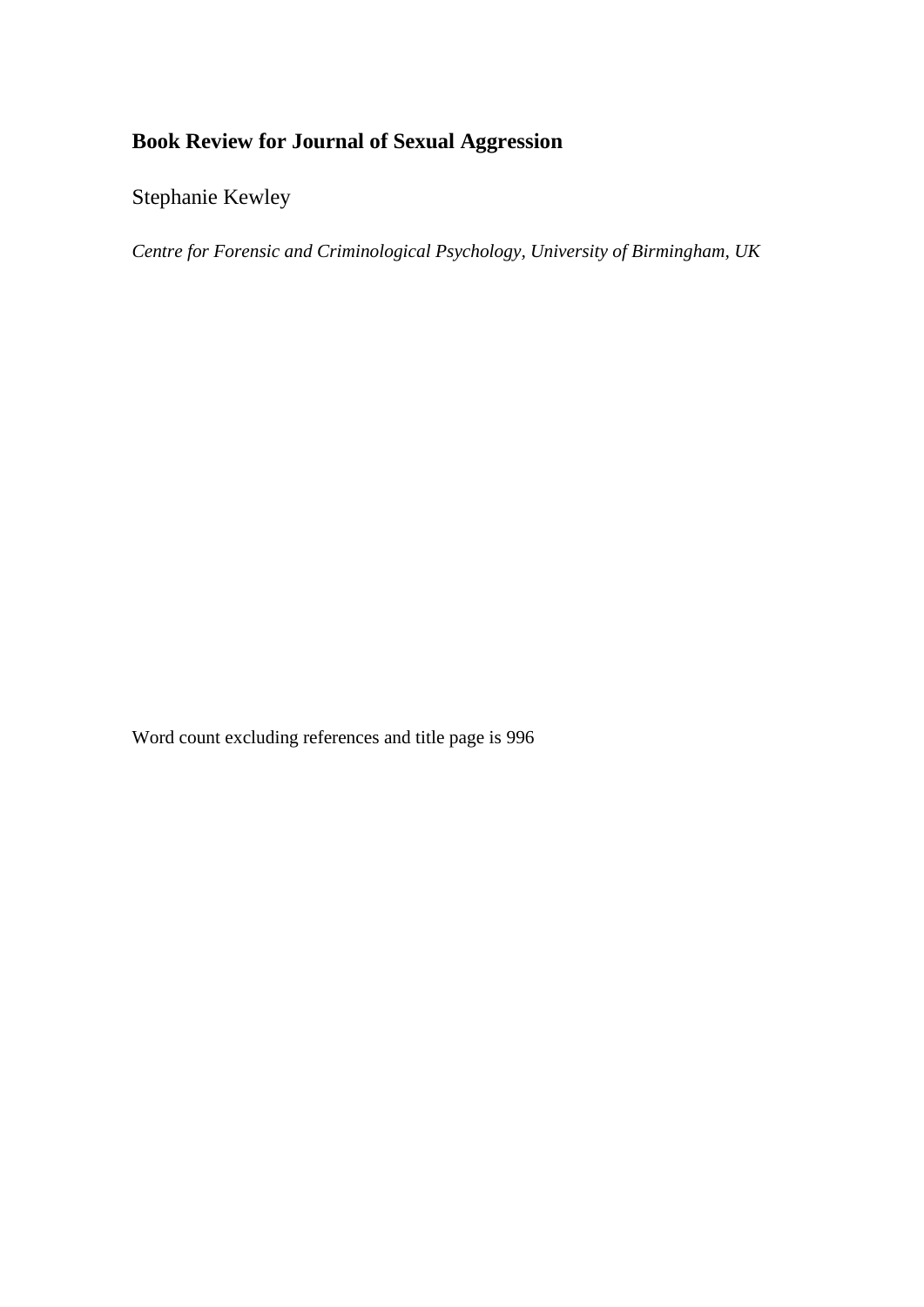#### **Book Review for Journal of Sexual Aggression**

A Community Based Approach to the Reduction of Sexual Reoffending. Circles of Support and Accountability, Stephen Hanvey, Terry Philpot and Chris Wilson, London, Jessica Kingsley Publishers, 2011, pp.192, ISBN 978 1 84905 198 9

#### **Review**

Sexual offenders face significant barriers when attempting to re-enter society and engage in rehabilitation [\(Tewksbury & Zgoba, 2009\)](#page-5-0). Disintegrative shaming can harm the ability of an individual to re-enter a community and thereby jeopardise the likelihood of successful rehabilitation [\(Ward, Polaschek, & Beech, 2006\)](#page-5-1). Desistance, re-entry and rehabilitation of sexual offenders is much less understood than for example the causal factors of offending. Therefore the academic and practitioner context of this book is an exciting and fruitful arena. The book assists our understanding not just of what works to reduce re-offending, but crucially what helps those committed to create 'no more victims' and live an offence free life.

In a climate of worldwide austerity and financial crisis, the concept of providing support and care to sexual offenders is a difficult one for many to accept. Ask any member of the public where the government's priorities should be in terms of allocating resources; the rehabilitation of sexual offenders will be a far from popular choice [\(Ward](#page-5-2)  [& Maruna, 2007\)](#page-5-2). Still, I believe this book provides convincing arguments and defensive points to sway even the most adversarial critic. Whilst the history, purpose, mission and aims of Circles is expressed through the authors, it is the powerful authentic narrative of offenders and circle volunteers, that vibrantly illustrates, Circles in action.

The book opens with an historical trail of the origins of Circles and contrasts and compares to the current structure of Circles UK today. This chapter is a critical opening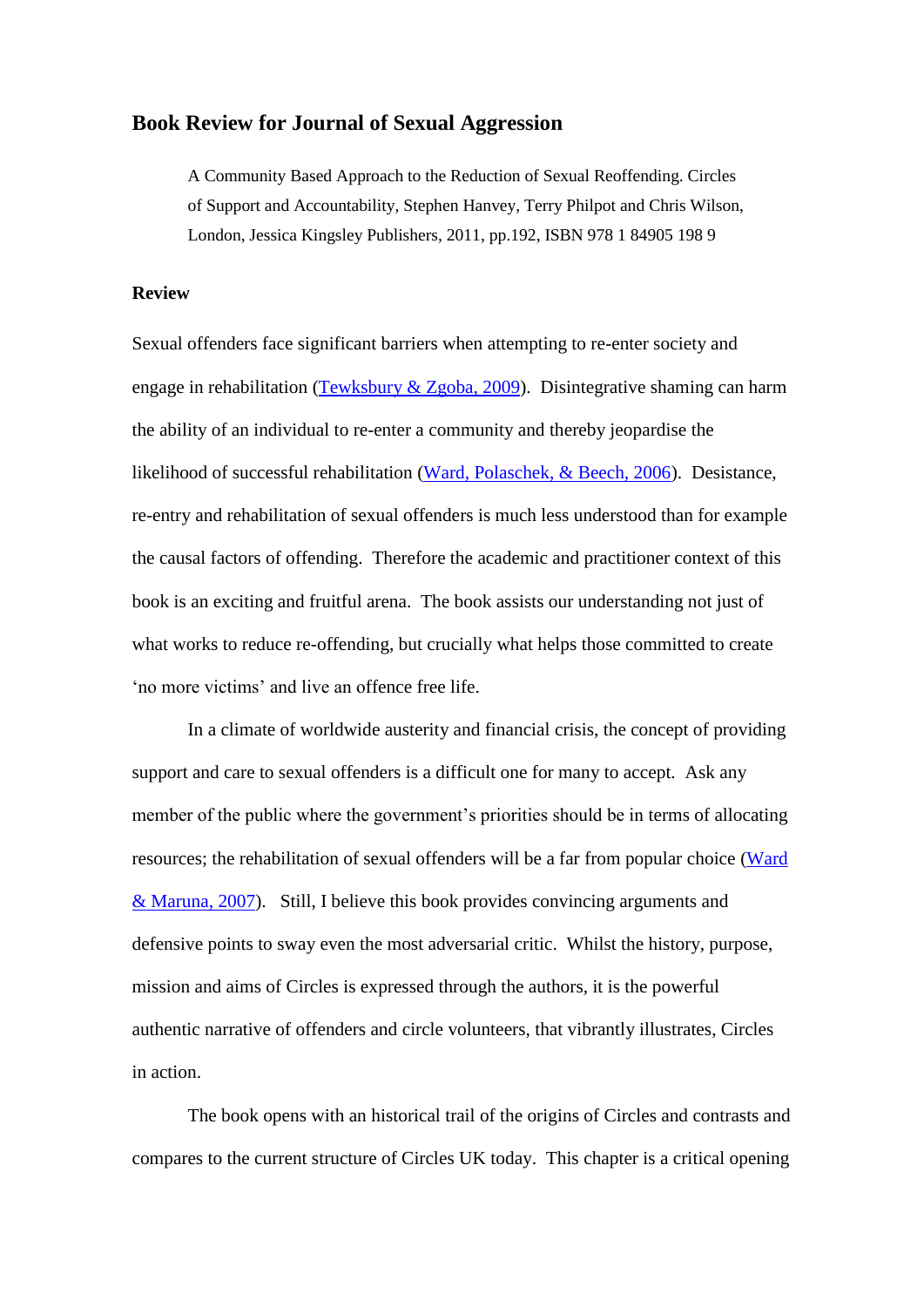to the book as it explains to those unaware of Circles UK, its role and purpose. The chapter goes onto contextualise the organisation within the UK's criminal justice framework. Chapter four provides detail of how circles operate with criminal justice agencies, such as Probation, Police and Prisons. It explains volunteer recruitment and offender selection along with the practicalities of how a circle begins, functions, and comes to a close. Both chapters provide substantial foundation for readers new or unfamiliar with Circles UK and the multi-agency approach used with sexual offenders.

There is substantial evidence to demonstrate that focussing on aspects of offenders' lives through, planning and implementation of strategies within the community, is more likely to assist pro-social functioning [\(Ward & Maruna, 2007\)](#page-5-2). While there is much work still to be done in the desistance arena, it is so refreshing to hear the perspective of men living through such experience. For those not working in the field, their narrative provides insight, enlightenment and understanding, showing the intricate complexity of such offenders. Their steadfastness yet vulnerabilities are felt in their stories, revealing like us, they are human too. Likewise the sincere manner in which the four volunteers tell their stories show that unlike societies "do-gooder" stereotype, each have valid, diverse motivations and experiences to share.

A particular strength of this section of the book is that the authors chose not to edit the narrative. Indeed, rather than focus the narrative on parts referring to circles, the free flow of the testimonies results in a genuine perspective. Both offenders and volunteers have important experiences outside of circles, allowing this authentic picture permits the reader to understand their journey up to and beyond Circles UK. It would have been crude to edit and select commentary only discussing circles however the authors have allowed the rich narrative to speak for itself. I believe this has created a far more powerful message for Circles UK.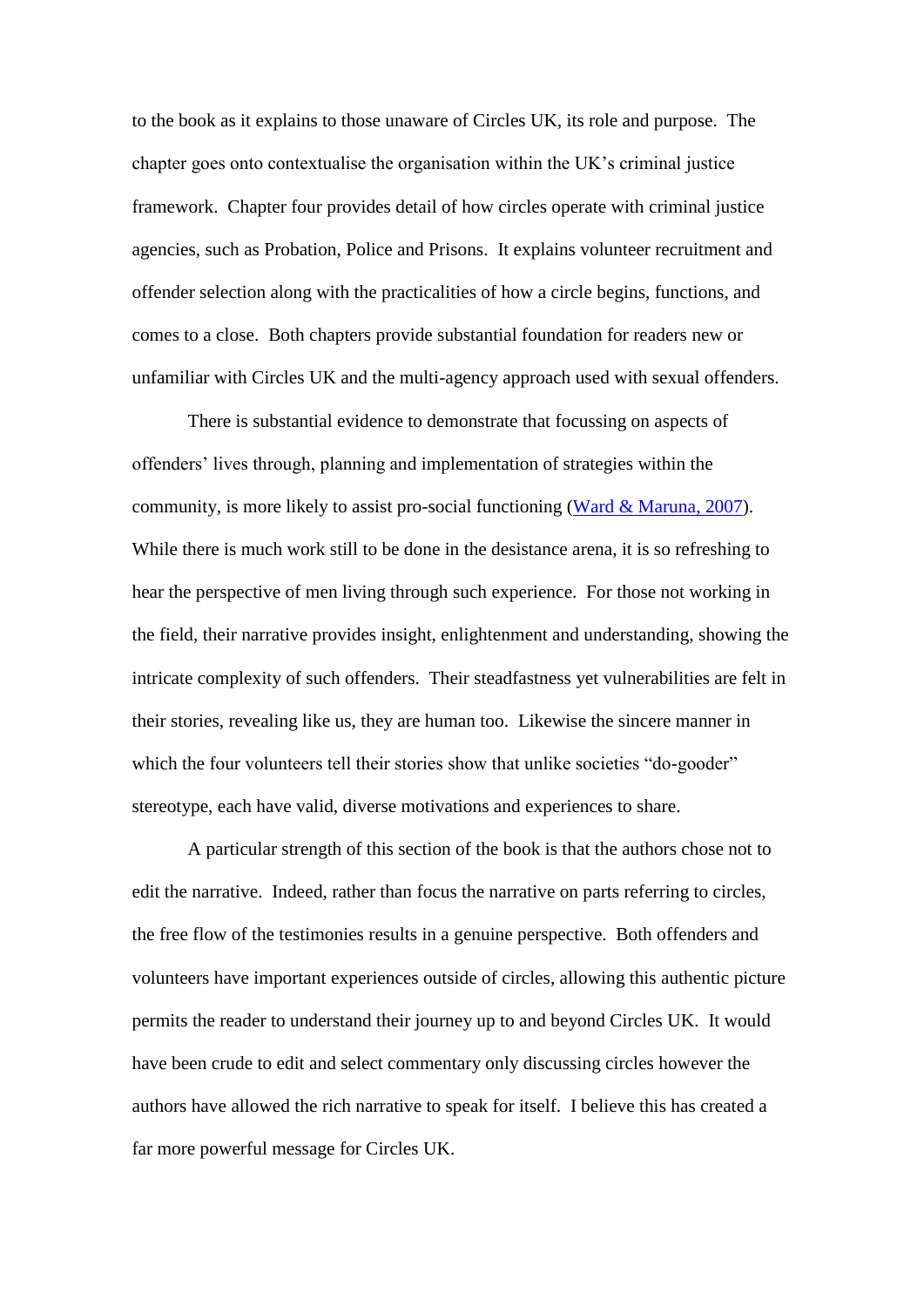The authors throughout the book rightly highlight that a circle cannot function in isolation but is rooted within multi-agency networks. Given that offender and volunteer narrative features so strongly within this book, I would have appreciated an account from others involved in Circles UK, such as the volunteer co-ordinator. Likewise, the voices of practitioners working alongside circles such as Probation Officers or Sex Offender Liaison Officers would have given further authority for those readers not working in the field. Additionally, it would have been quite groundbreaking to have heard a narrative from a female core member. Although with fewer convictions, this of course would require the availability and willingness of a female core members which may not have been an option for the authors.

The book closes with a short commentary of the alarmist type reporting used by local and national media to cover criminal stories, sexual in nature. The example of the abduction and murder of Sarah Payne in 2000 by convicted sexual offender Roy Whiting is a helpful one as this triggered a naming and shaming campaign by The News of the World. This type of frenzied media action plays a significant role in forming society's views of offenders. The closing chapters succinctly demonstrate how this type of moral panic and demonization of sexual offenders serves only to fuel irrational fear, and increase barriers for offenders re-enter into society. It is perhaps true that the media may not yet be ready, if ever, to accept the fact that sexual offenders are human beings, requiring equality, dignity and respect (Laws  $& Ward, 2010$ ). At the time of writing this review, The Levenson Enquiry investigates both the conduct and ethical standards of British Media. The authors' closing chapters highlight the unethical and immoral behaviour of many parts of the British media in relation to suspected sexual offenders. How far Lord Levenson's enquiry will compel fair and factual reporting of sexual offence cases is yet to be known.